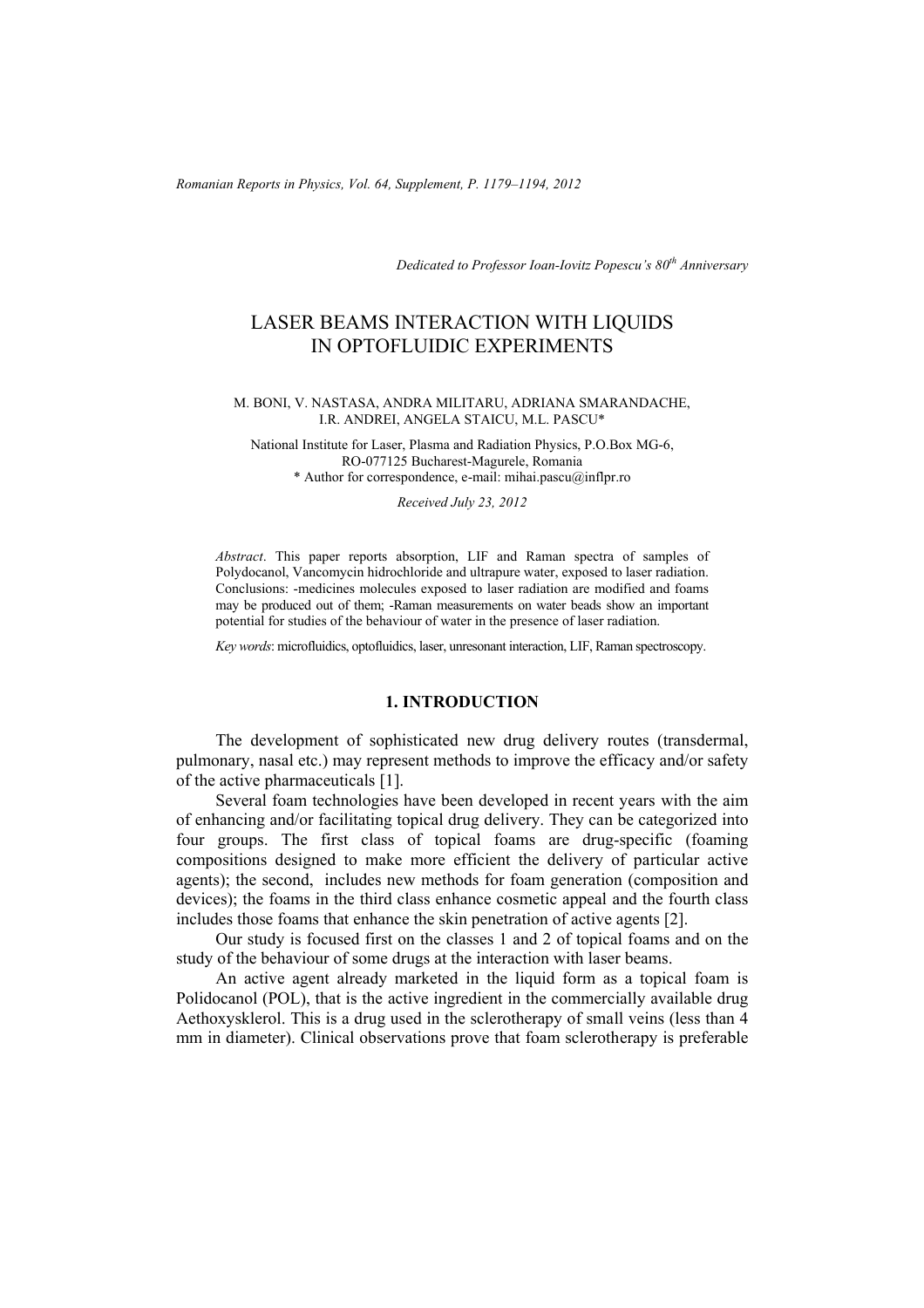to use instead of liquid sclerosing substances. Detergent-like sclerosing agents can be transformed into fine-bubbled foam by special techniques, named after those who used these methods, first: Monfreux, Tessari, Sadoun, Frullini [3]. After the intravenous injection, the liquid detergent sclerosants become protein bound and are inactivated when mixed with blood. The injected sclerosant foam fills the vein completely, displacing blood from the vein and ensuring that all endothelium is exposed to the sclerosant agent that destroys actually the affected vein [4].

 Clinical experimental results prove that the exposure of tissues impregnated with foamed Polidocanol to laser radiation emitted at 1064 nm improves the efficacy of the treatment [5, 6].

Previous absorption studies on Aethoxysklerol solution before and after irradiation with a beam emitted by pulsed Nd:YAG laser at 1064 nm have not shown important spectral modifications of the sclerosant agent [7]. According to our data, the effect of the laser light may be enhanced if the POL is introduced as foam, because the light scattering in the tissue becomes more important and the effective absorption of the laser beam becomes larger.

 Concerning the new methods for foam generation, in recent works, pulsed laser submicron foam formation has been demonstrated. Foaming requires a sudden and dense bubble nucleation and growth, which are made possible by the transient acoustic wave induced by the laser pulse [8, 9]. This process has been observed during an irradiation session made both in bulk or on droplets of Vancomycin HCl; the Vancomycin is a glycopeptide used in the treatment of the infections induced by the multiple drug resistant (MDR) gram-positive bacteria.

 The second type of study reported in this paper is devoted to the Raman spectra measurements performed on individual microdroplets generated in air in suspended/hanging position. The microdroplets may be used as vectors to transport medicines to targets in systems like lab-on-a chip. The use of individual microdroplets may constitute an alternative to the treatment of some diseases with foams that may contain micrometric and/or nanometric components.

# **2. MATERIALS AND METHODS**

#### 2.1. MATERIALS AND SET-UP

Regarding the foam studies, the Polidocanol (POL) or Lauromacrogol 400,  $C_{14}H_{30}O_2$  (CID 24750, molecular weight 230.3868 [g/mol]), is the pharmaceutical active ingredient of commercially available Aethoxysklerol (Kreussler & Co. GmbH, Germany) drug. It is polyethylene glycol ether of Lauryl alcohol, where the average value of polymer is nine [9]. This chemical compound is a viscous liquid at room temperature, having a melting point at 15–21°C. It is miscible with water, has the pH = 6.0–8.0 and a density of 0.97 g/cm<sup>3</sup> at room temperature.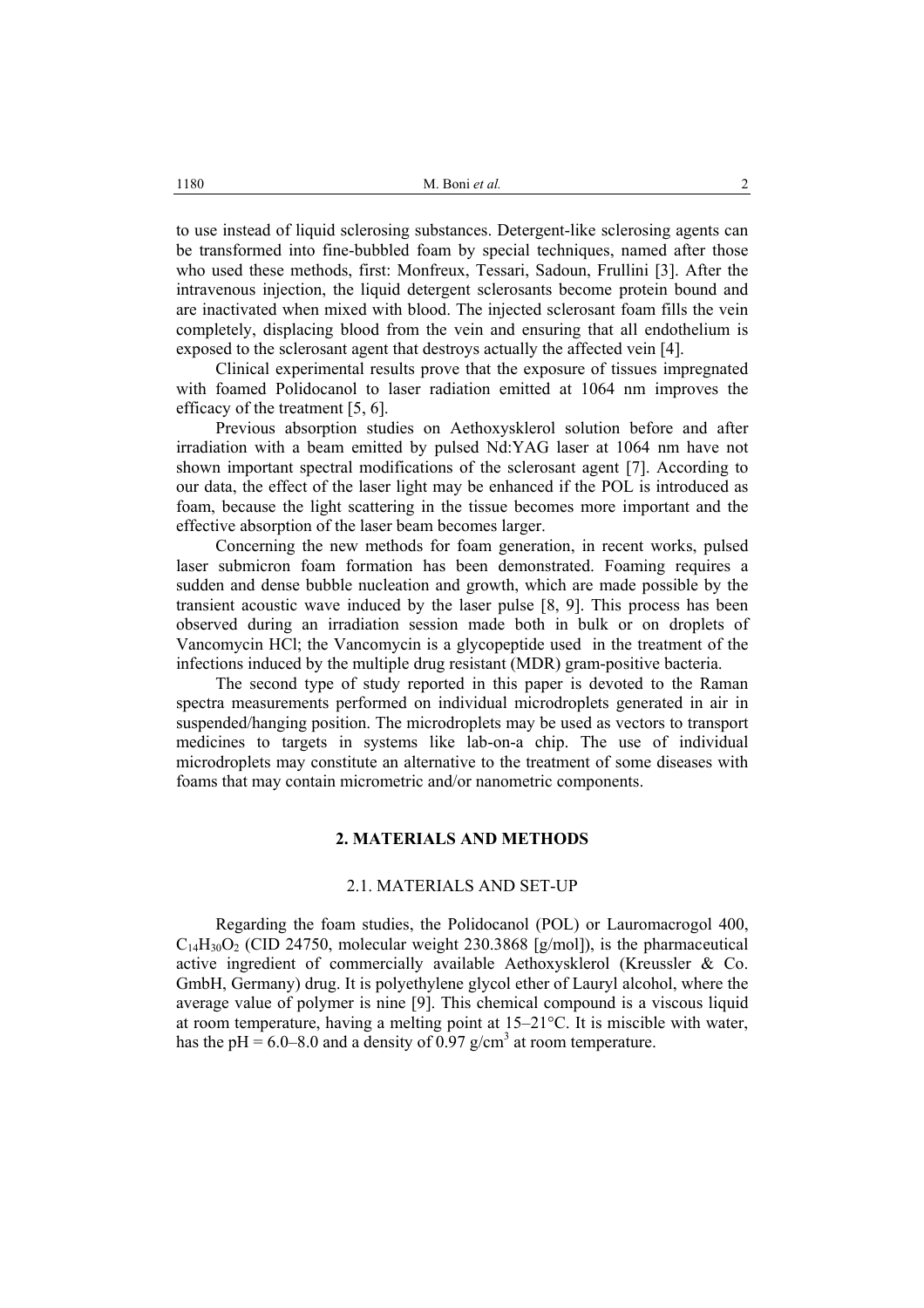POL should be stored at room temperature (15–25°C). At concentrations of 0.5% to 1%, it is stable during 3 years and it should be stored between 15°C and 30°C. There are no special precautions recommended for the disposal of unused POL (product insert).

The common pharmaceutical presentation form of Aethoxysklerol 2%, which was used in the experimental study is as ampoule of 2 ml injection solution whose composition is a mixture of the following substances: Lauromacrogol 400 (active) – 40 mg, sodium hydrogen phosphate (buffer – inactive)**,** potassium dihydrogen phosphate (buffer – inactive), ethyl alcohol (inactive) – 0.10 ml and pure water  $(inactive) - 2$  ml. For this reason, when the solution is exposed to laser radiation, one should consider actually the interaction of all these compounds that co-exist in the commercial grade substance. The 3D image of POL is shown in Fig. 1, where the carbon atoms are represented in red colour, the hydrogen atoms are dark grey and the oxygen atoms are light blue [10].



Fig. 1 – 3D image of Polidocanol molecule.

Vancomycin, C<sub>66</sub>H<sub>75</sub>Cl<sub>2</sub>N<sub>9</sub>O<sub>24</sub> molar weight 1449.3 g/mol (Sigma-Aldrich Co. LLC, U.S.A.) is a tricyclic glycopeptide antibiotic which is originating from *Amycolatopsis orientalis.* Its 3D chemical structure is represented in Fig. 2, where the carbon atoms are shown in red, the hydrogen atoms are dark grey, chloride atoms are pink, nitrogen atoms are yellow, and oxygen atoms are light blue [10].

We investigated the behaviour of 2 mg/ml Vancomycin HCl in ultra-pure water both in bulk and 10 µl volume drops. The used solvent was ultra-pure deionized water delivered *via* a sterile filter (TKA Pacific UP/UPW6 and TKA Genpure ultra-pure water system accessory, Thermo Electron LED GmbH, Germany; the flow rate – at  $15^{\circ}$ C – 6 L/h and the retention of the bacteria and particles: 99%). Its bacterial content is <1CFU/ml, the particle content <1 at a resistivity of 18.2 MΩxcm and 0.055 µS/cm conductivity, at 25°C.

 As for the experiments regarding the Raman spectra measured on single microdroplets, they consisted in the measurement of the Raman scattering signals on pendant/hanging/suspended droplets of ultrapure water and DMSO, generated in air at room temperature and normal conditions of pressure and humidity.

The utilized experimental set-up for laser induced fluorescence (LIF), Raman and absorption spectra measurements is shown in Fig. 3.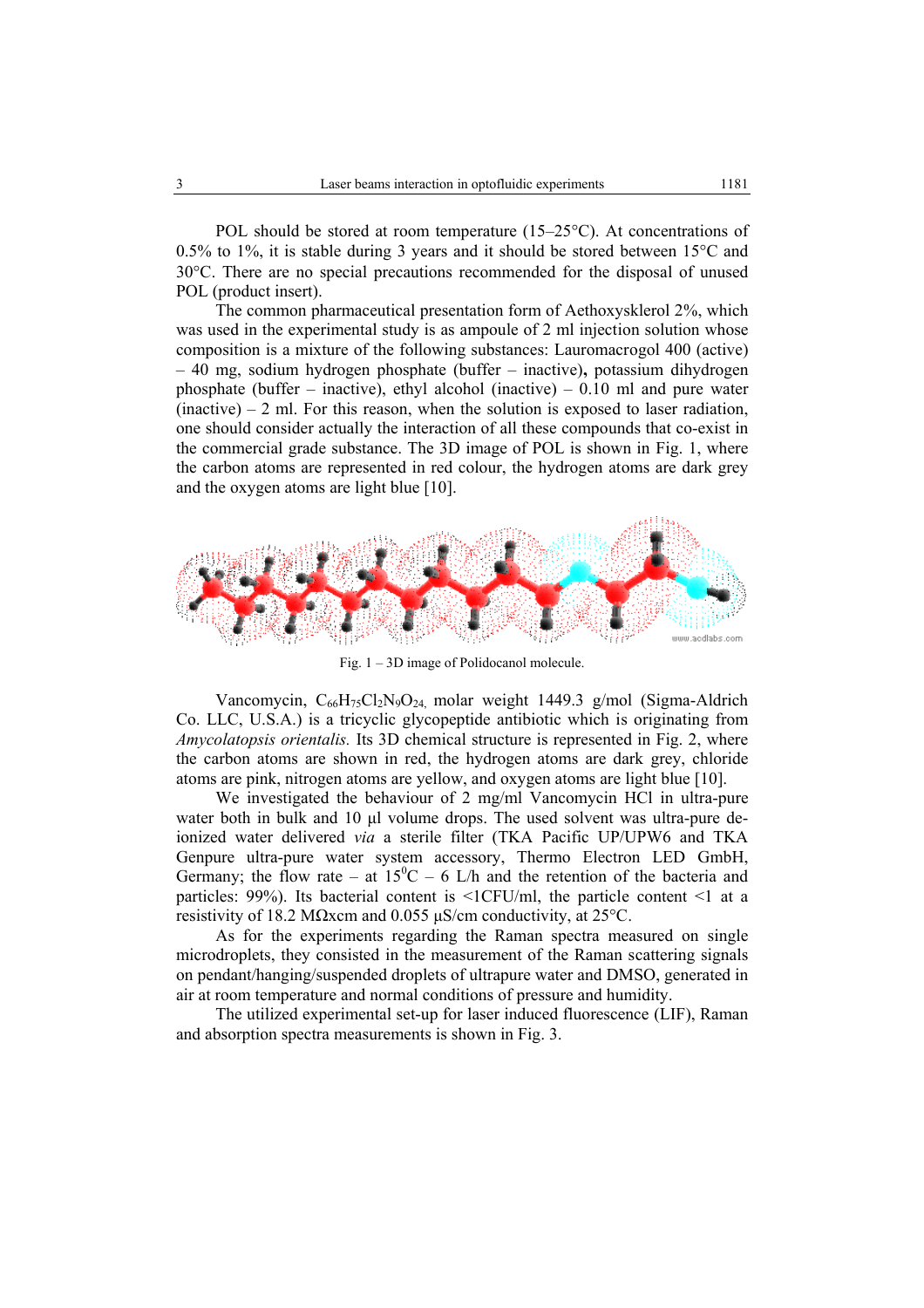

Fig. 2 – 3D chemical structure of Vancomycine.

In the experiments, the Monochromator-CCD-PC2 included a spectrograph SectraPro 2750, Acton Research. At the interaction of an electromagnetic wave with a sample, just one out of  $10^6 - 10^8$  photons which are scattered, are Raman scattered [11]. Therefore, the Raman signal has low intensity and needs to be amplified. So, we used a gated ICCD camera, PIMAX1024 (Princenton Instr.). In order to obtain an even more intense Raman signal, the laser beam was focused on the droplet, so that the power density on it reached an allowed maximum value.

The Raman measurements were performed both in droplets and bulk, for comparison and identification of the advantages and disadvantages in one case with respect to the other. In bulk, Raman spectra measurements on foams were also performed. The set-up allowed the collection of the Raman emission at 90°, with respect to the laser excitation beam. The laser source was the second harmonic of the Nd:YAG laser emitted at 532 nm; the pulsed laser radiation had a 10 Hz repetition rate, the pulse duration at half maximum was 5 ns, and the average energy of the emitted beam was 250 mJ.

 The set-up described in Fig. 3 was also used to measure the LIF on bulk and droplets samples. For the bulk measurements, it was the case of Vancomycin. The laser beam was emitted as the fourth harmonic generation (266 nm) of the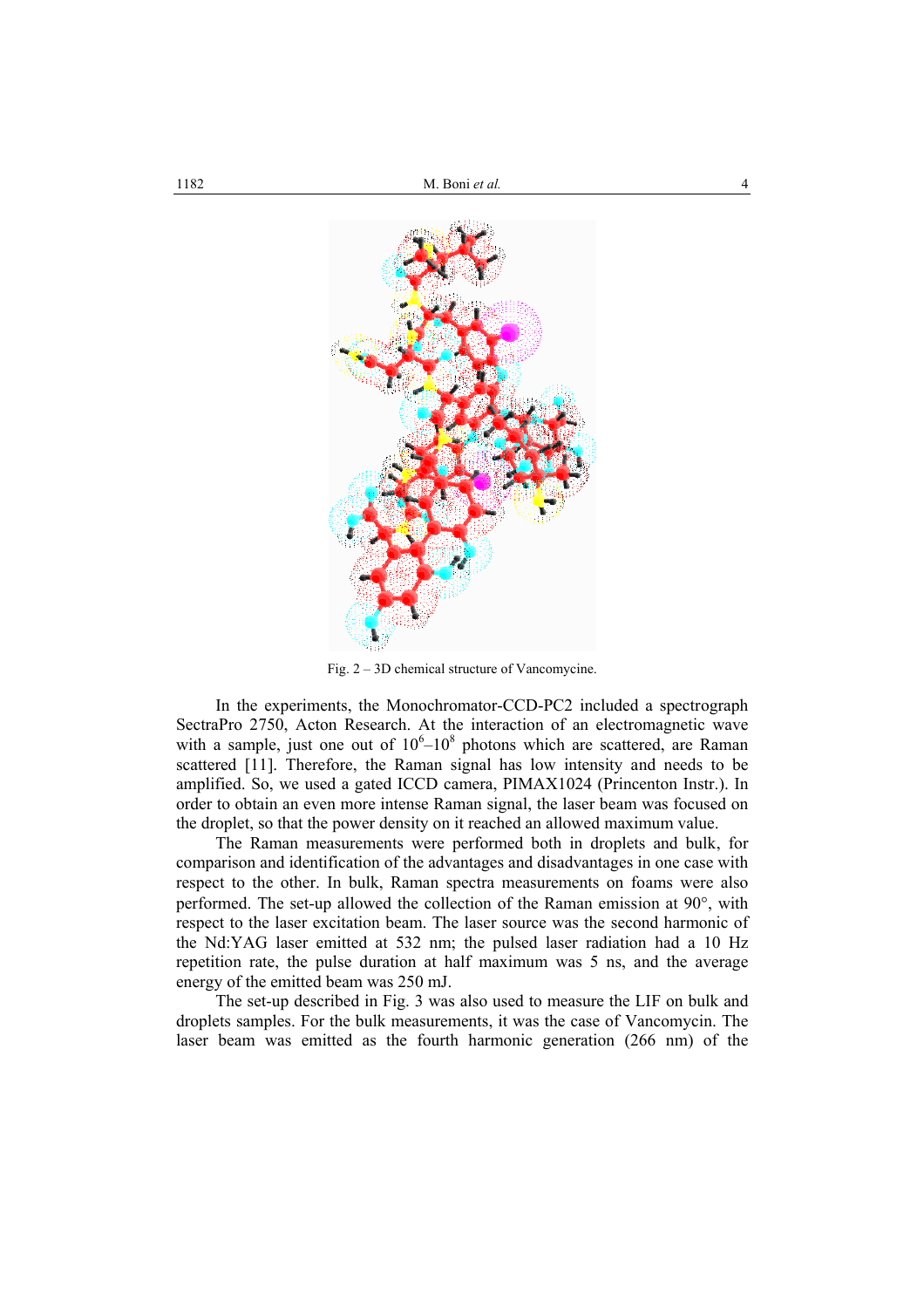Nd:YAG laser, with residual emission at 532 nm. Pulse repetition rate was 10 pps and the average beam energy was 20 mJ. The exposure time of the bulk samples was up to 2 h. The laser radiation was collimated with a telescope and focused on the sample with a long focal distance lens. Access of the laser beam to the sample was made *via* a shutter that was either computer (PC 2) or manually controlled, so that the LIF emitted by the sample was collected after a known number of laser pulses by the same PC *via* an Ocean Optics HR4000CG-UV-NIR. LIF was collected and transmitted to the spectrometer *via* an optical fiber (inner core: 1 mm).

The set-up contained also a thermo-camera used to measure the temperatures of the samples and their modifications during the experiments, particularly in the microdroplets case.



Fig. 3 – The experimental set-up for Raman measurements.

Nd:YAG laser – the optical source used in the experiments, emitting the second/fourth (532/266 nm) harmonic of the 1064 nm fundamental beam; an alternative source deriving from it was the Optical Parametric Oscillator System type Panther OPO SURELITE pumped with it (emitting continuously between 410 nm, and 710 nm); Powermeter – the calibrated unit to measure the average power of the laser beam: Droplets generator – Microlab ML500C Hamilton; Thermo-camera ThermaCAM® E45. Monochromator: a) ocean Optics HR4000CG-UV-NIR monochromator (spectral range 250–1100 nm, optical resolution 0.025 nm, integration time 3.8 ms); b) SectraPro 2750, Acton Research (resolution 0.003 nm and measuring spectral range between 200 nm and 1100 nm). Bulk measurements performed in spectrophotometer quartz cells (2.5 ml). S – Digital Shutter System 845HP Newport (shutter speed: < 1ms); Beam splitter BS reflection less than 1%.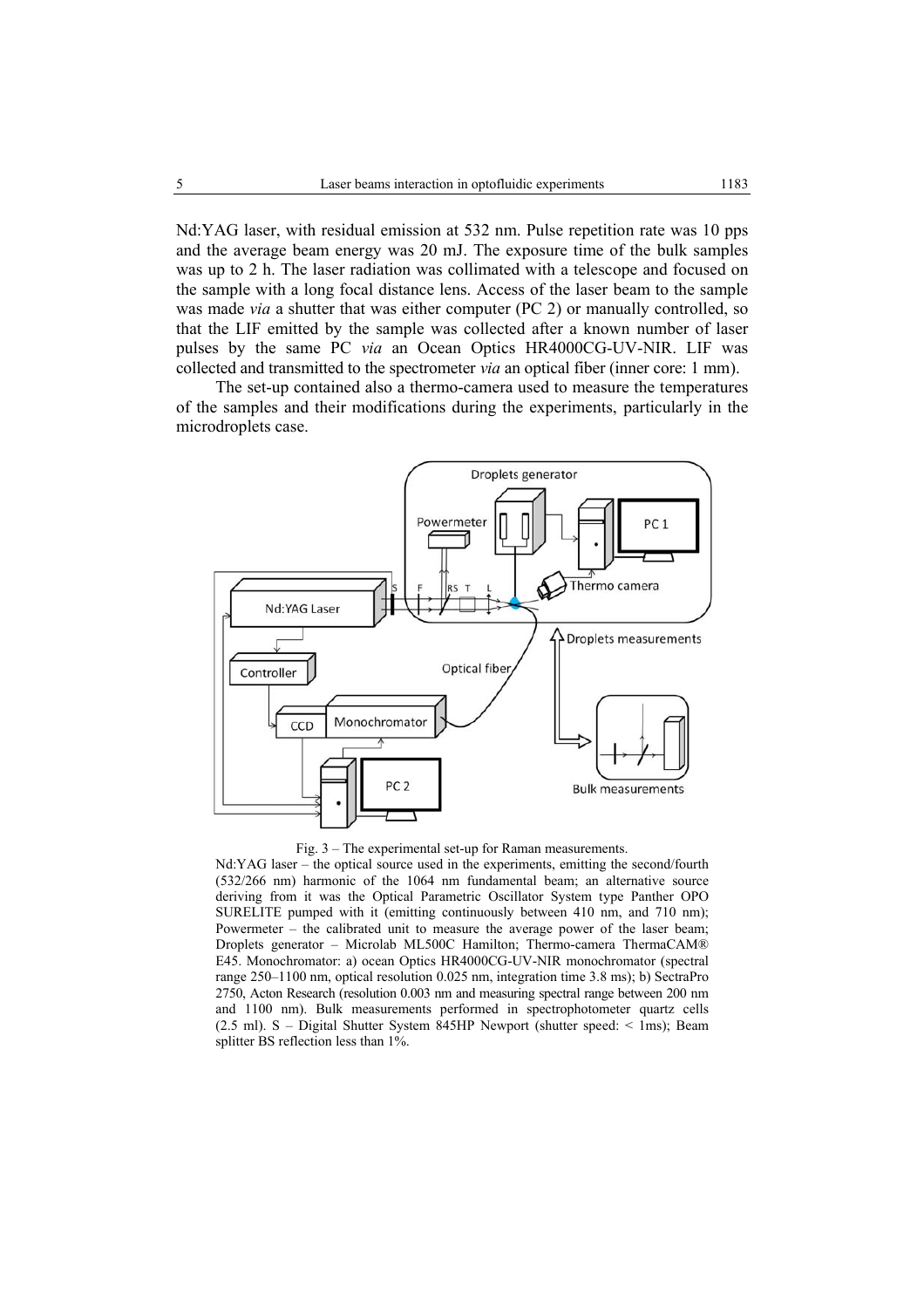As for investigating the behaviour of laser exposed Vancomycin droplets, we have used the set-up in Fig. 3 which contained the tunable laser source (OPO SURELITE), the droplets generator (Microlab ML500C Hamilton), and the Ocean Optics monochromator HR4000CG-UV-NIR. The sample was exposed to 266 nm wavelength laser radiation, with 3.6 mJ energy.

#### 2.2. METHODS

For the foams measurements, the Tessari method [3] was used to prepare the samples; the foam was produced starting from a mixture of Aethoxysklerol solution and atmospheric air at a mixture ratio of 1:4. The Raman spectra of the foams were measured in different conditions using the set-up described in Fig. 3.

For the droplets measurements, the Vancomycin droplets of 10 µl were generated and exposed to laser radiation. In the experiments any modification of the optical properties of bulk/droplets Vancomycin samples exposed to Nd:YAG laser radiation was evidenced in real time by measuring the LIF spectra emitted by the samples during irradiation. Before and after exposure, the absorption spectra of the samples were also measured using a Perkin Elmer Lambda 950 UV/VIS/NIR spectrometer in order to detect modifications of the molecular structures.

The Raman spectra of water and DMSO in bulk (2.5 ml liquid volume) were measured and compared with the same spectra measured on beads of 2.5 µl to 10 µl liquid volume.

# **3. RESULTS AND DISCUSSIONS**

#### 3.1. MEASUREMENTS OF LASER INDUCED FLUORESCENCE

The LIF spectra of Vancomycin samples in bulk, at 35 min, 45 min and 55 min exposure to laser beam at 266 nm (Fig. 4) show a broad emission band centred at 358 nm. While exposing at 266 nm, a residual low power green radiation at 532 nm was superposed on the UV radiation, due to the parasite light unfiltered at the output of the SHG/FHG crystal unit. Following 55 min exposure to the laser beam it can be observed a 3 nm shift of the fluorescence emission peak towards higher wavelengths.

The colour of the samples are changing after 15 min of laser exposure to yellow and after a longer exposure time to brown. At 2mg/ml the samples contained only monomers of Vancomycin (data not shown).

The recorded LIF spectra of the laser exposed Vancomycin droplets between 3–7 min show a broad emission band centred on 354 nm (Fig. 5). It is also noticed, both a decrease and a displacement to higher wavelengths of the peak wavelength with the irradiation time. The appearance of small bubbles in the sample was also detected leading finally to foam production.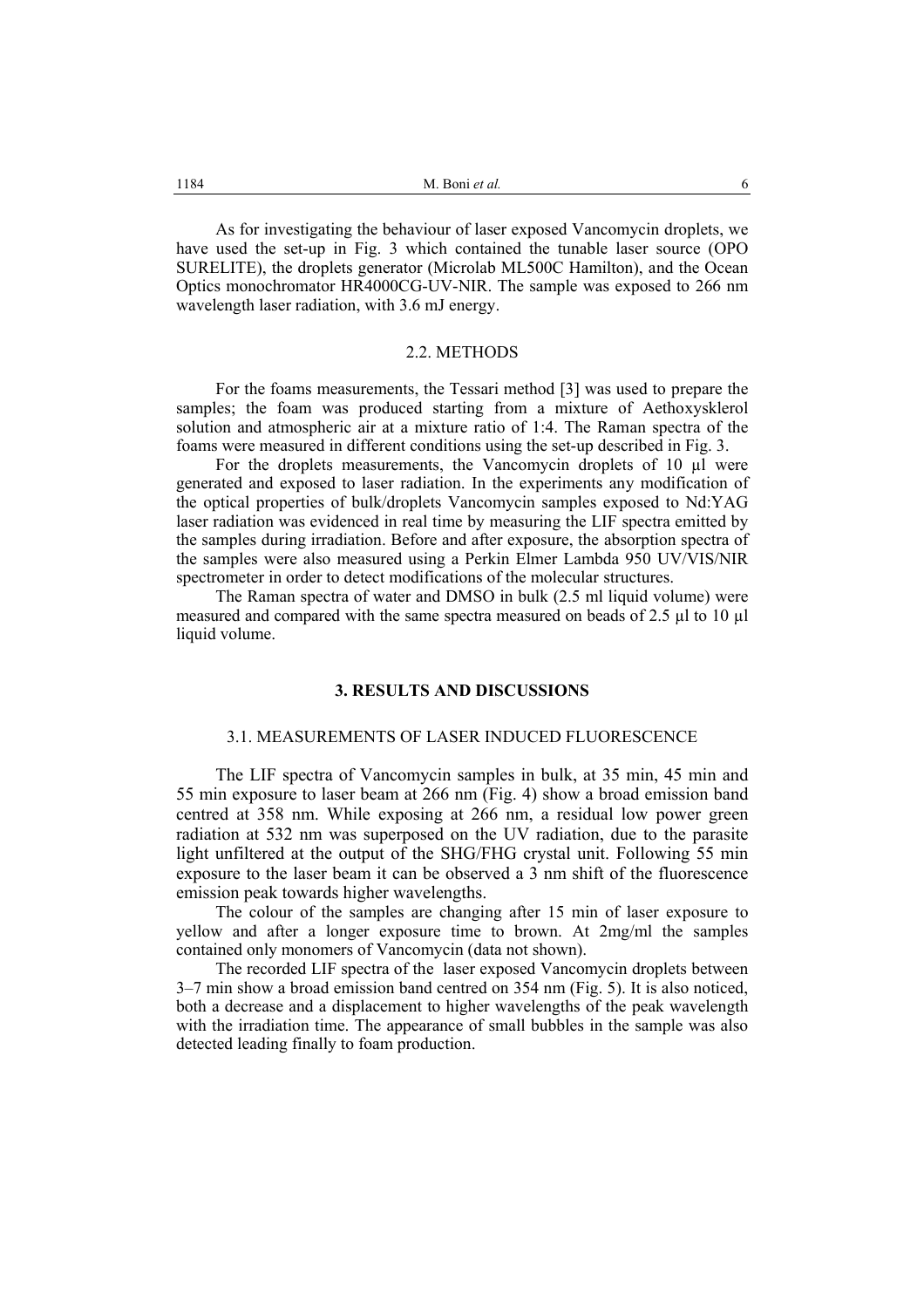

Fig. 4 – LIF spectra of Vancomycin HCl, 2 mg/ml in ultra-pure water in bulk samples.



Fig. 5 – Laser Induced Fluorescence spectra of Vancomycin HCl droplets.

These data suggest chemical structure modifications of the compound. The observed changes probably have their origin in the structural modifications induced by foaming and to the local increase of temperature in the irradiated region [8].

It can be pointed out that the observed changes, temperature changes included, are faster in droplet samples compared to bulk presentation of investigated solutions.

# 3.2. VANCOMYCIN MODIFICATIONS AFTER LASER IRRADIATION

 The absorption spectra before and after each irradiation session are measured (Fig. 6).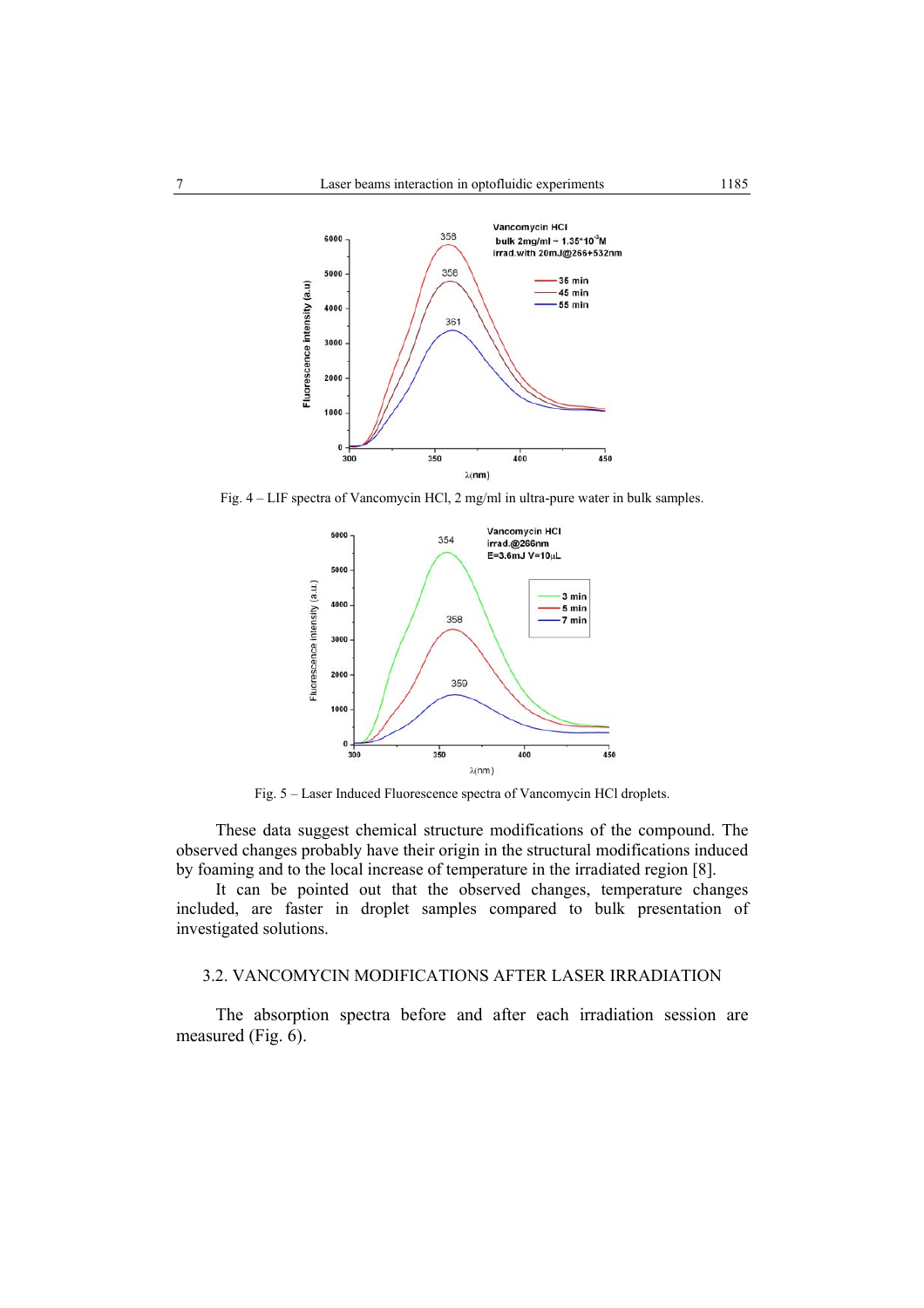



Fig. 6 – The absorption spectra of Vancomycin HCl un-exposed and irradiated bulk samples.

At this high concentration, in the (200–240) nm spectral range the absorption signal is saturated. There are, however at least three specific absorption bands centred at 250 nm, 225 nm and at about 240 nm.

 It can be observed that after 15 min of laser beam exposure the characteristic peaks of Vancomycin disappear. The changes can be visualized as colour modification of the irradiated sample, the liquid colour becoming light yellow. Also, after 2 h laser beam irradiation small bubbles at the airsolution interface are observed, and solution precipitates. The Vancomycin sample colour is changing to brown (Fig. 7a).



Fig. 7 – Irradiated bulk Vancomycin samples (a) and foamed droplet (b).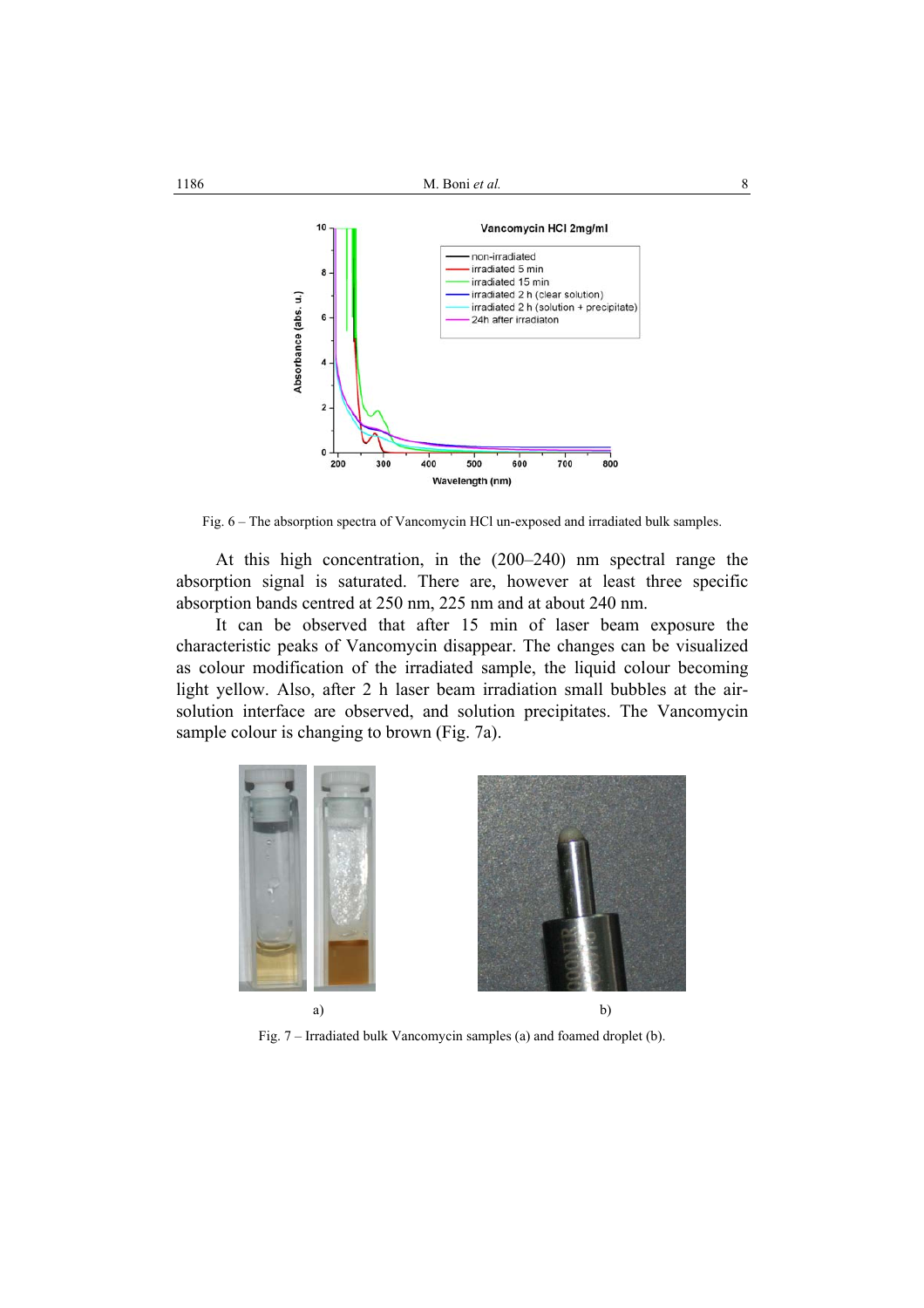As for droplets of Vancomycin solutions in water samples exposed at laser radiation for 7 min one may observe that small bubbles are generated, probably due to the increase in temperature achieved in the small irradiated liquid volume (Fig. 7b). Other explanation is suggested by the absorption spectra shown in Fig. 6 in which the Vancomycin HCl appears to be practically vanished from the sample. It may be that the Cl binding in the molecule is cut-off after the absorption of the 266 nm and the chloride in the gas form remains trapped in the droplet due to the fact that the surface tension of the droplet is high enough and does not allow to the gas to leave the liquid phase.

### 3.3. RAMAN MEASUREMENTS ON POLIDOCANOL FOAMS

The effect of the laser light on POL may be enhanced if POL is used as foam, because the light scattering in the foam increases the optical path of the laser beam in the sample; the overall effective absorption of the laser beam becomes larger in the foam sample which is introduced in the varicose vein tissues in case of medical application. The laser beam energy absorption in the foam can be amplified by the multiplication of the impacts of the photons at the collisions with the gas bubbles, as well. Moreover, under these circumstances, the number of the POL molecules modified after the absorption of the laser beam is also increased.

In the foam, the Raman signals excited at 532 nm are more intense than for solution samples (Fig. 8), most probably due the same effect: the laser beam optical path is longer in the foam sample. The Raman vibrational lines corresponding to foam sample are more structured and stronger, as well.

The broad band in the  $3500-3200$  cm<sup>-1</sup> range in the POL solution Raman spectrum is due to the bonding OH stretch exhibited in water solutions and in alcohols. As for the Raman spectra of the foam sample, the signals  $\leq 3000 \text{ cm}^{-1}$ , especially those centred on  $2850 \text{ cm}^{-1}$  and  $2935 \text{ cm}^{-1}$  are specific to the methyl C-H asymmetric/symmetric stretch proper to the long linear aliphatic chain, which constituted in fact the POL chemical structure.

The characteristic band profiles in the  $3600-3200$  cm<sup>-1</sup> range indicate the hydroxyl groups, whose presence linked with the weak Raman signals in the 1650–  $1450 \text{ cm}^{-1}$  interval are typical for the OH stretch signature.

The Raman signals were acquired at different time moments after the preparation of the foam samples (Fig. 9). One may observe that the Raman spectrum is changing relatively fast, so that after 5 min from the foam production, the Raman lines are 10 times less intense than the initial values.

The results indicate that there are some parameters that must be taken into account in understanding the time behaviour of the POL foams, such as the bubble dimensions referred to the foam cohesion. These are important, particularly with reference to the time of exposure of the varicose veins injected with foam POL and exposed in the tissue to laser radiation.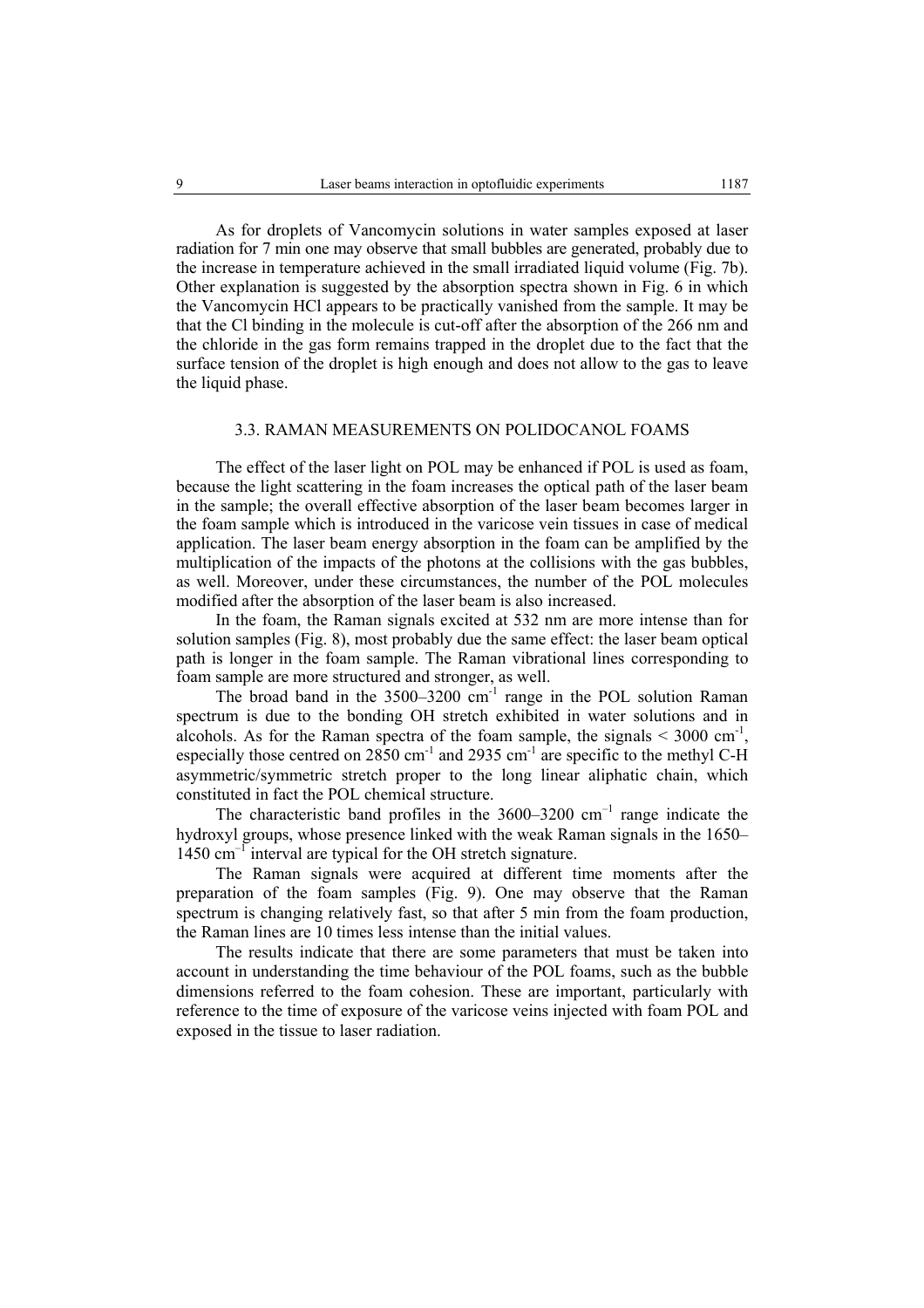





Fig. 9 – The influence of foam separation (in two phases: liquid and remaining foam) on the Raman spectra of a POL foaming sample.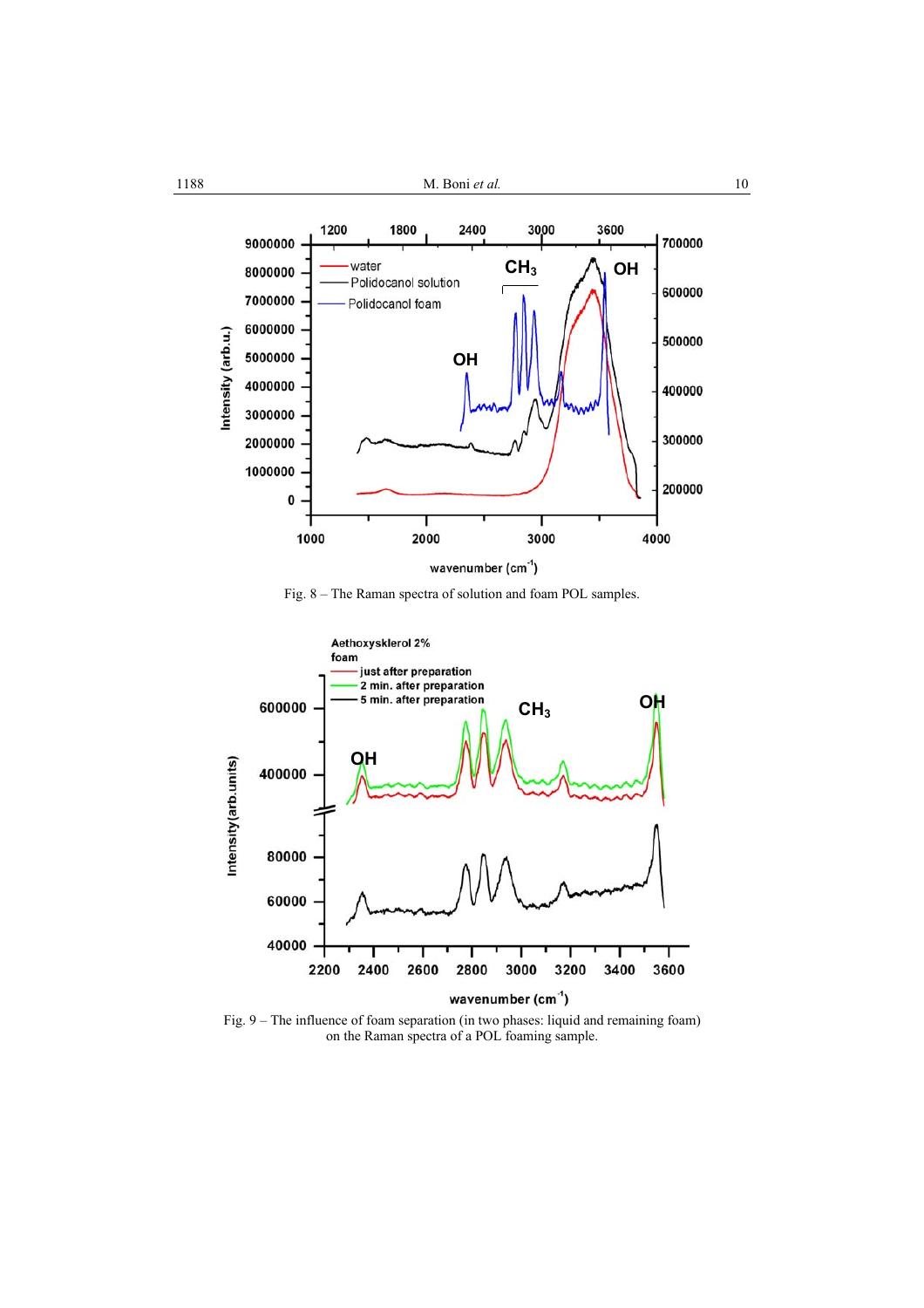# 3.4. RAMAN SPECTRA MEASUREMENTS ON DROPLETS AND BULK WATER AND DMSO

In Fig.10 the Raman spectra of DMSO obtained for measurements on bulk samples are shown, when excited at 532 nm. One may observe the characteristic DMSO lines reported in the literature and listed in Table 1 [12, 13].

|--|--|

Main vibrations of the Raman spectra of dimethyl sulfoxide in bulk

| 346 cm <sup>-1</sup> $\rightarrow$ CSO in-plane rock               | $1454 \text{ cm}^{-1} \rightarrow HCH$ deformation              |  |
|--------------------------------------------------------------------|-----------------------------------------------------------------|--|
| $684 \text{ cm}^3 \rightarrow \text{CS}$ antisymmetric stretch     | 2945 cm <sup>-1</sup> $\rightarrow$ CH symmetric stretching     |  |
| $1068$ cm <sup>-1</sup> $\rightarrow$ symmetric stretch of monomer | 3030 cm <sup>-1</sup> $\rightarrow$ CH antisymmetric stretching |  |



Fig. 10 – Raman spectra of DMSO measured in bulk.

To compare the effects of laser irradiation of micro-droplets, we performed Raman scattering measurements on pendant micro-droplets with 3 mm diameter. This spectrum is shown for DMSO in Fig. 11. There is a decrease in intensity and the loss of several spectral lines by comparison with the spectrum performed on DMSO in bulk. This Raman measurement on beads strengthens the idea that, although it is very weak, the Raman signal can be collected even from small systems such as micro-droplets. This can be explained by the fact that such a spherical system is behaving as a resonant cavity that in specific conditions might work as an amplifier of the Raman emitted radiation.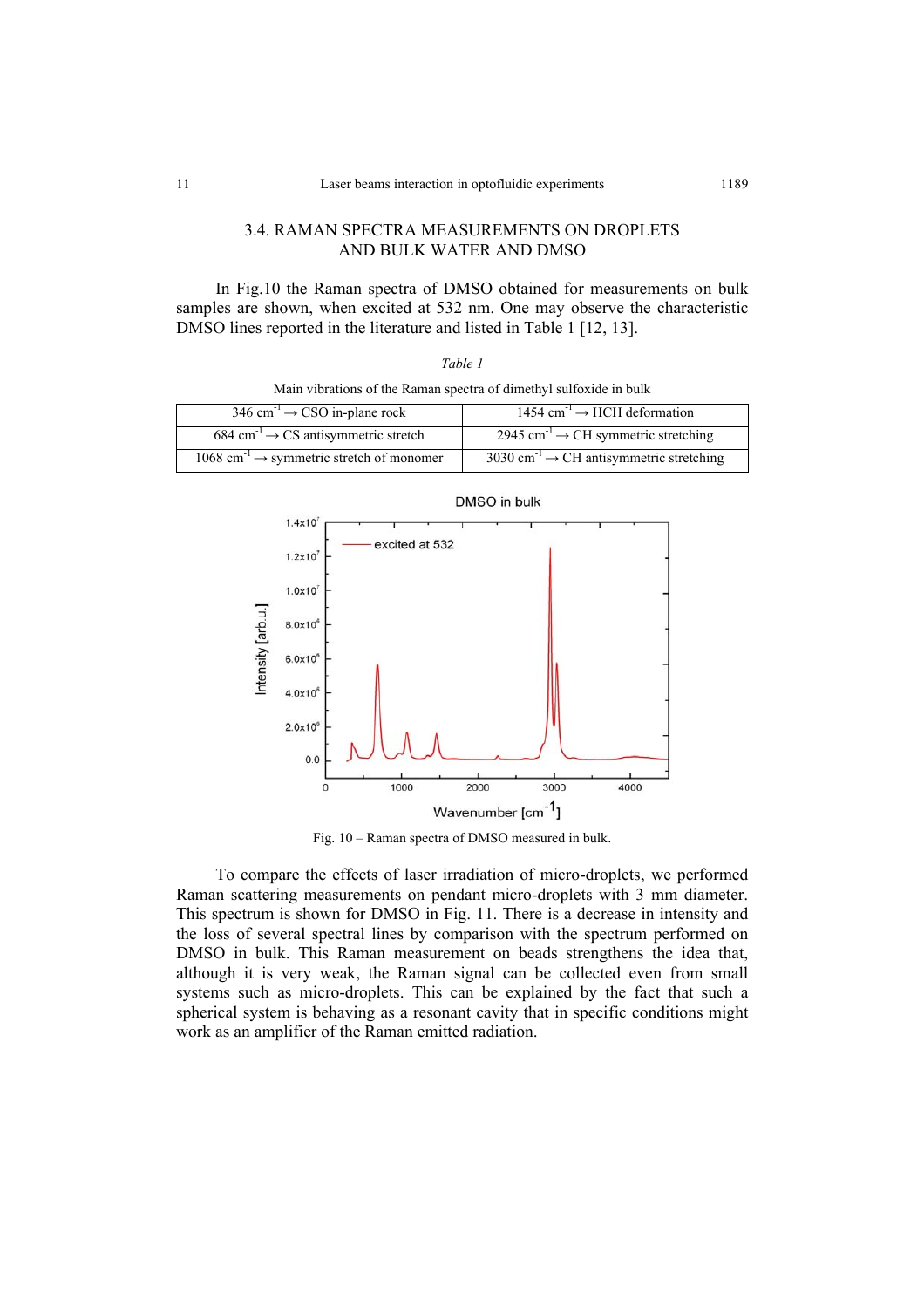



 The Raman spectra studies have been completed with Raman measurements on ultra-pure water. In Fig. 12 the Raman spectra obtained for the bulk measurements for two different wavelengths of laser radiation are shown.



Fig. 12 – The Raman spectra of water in bulk.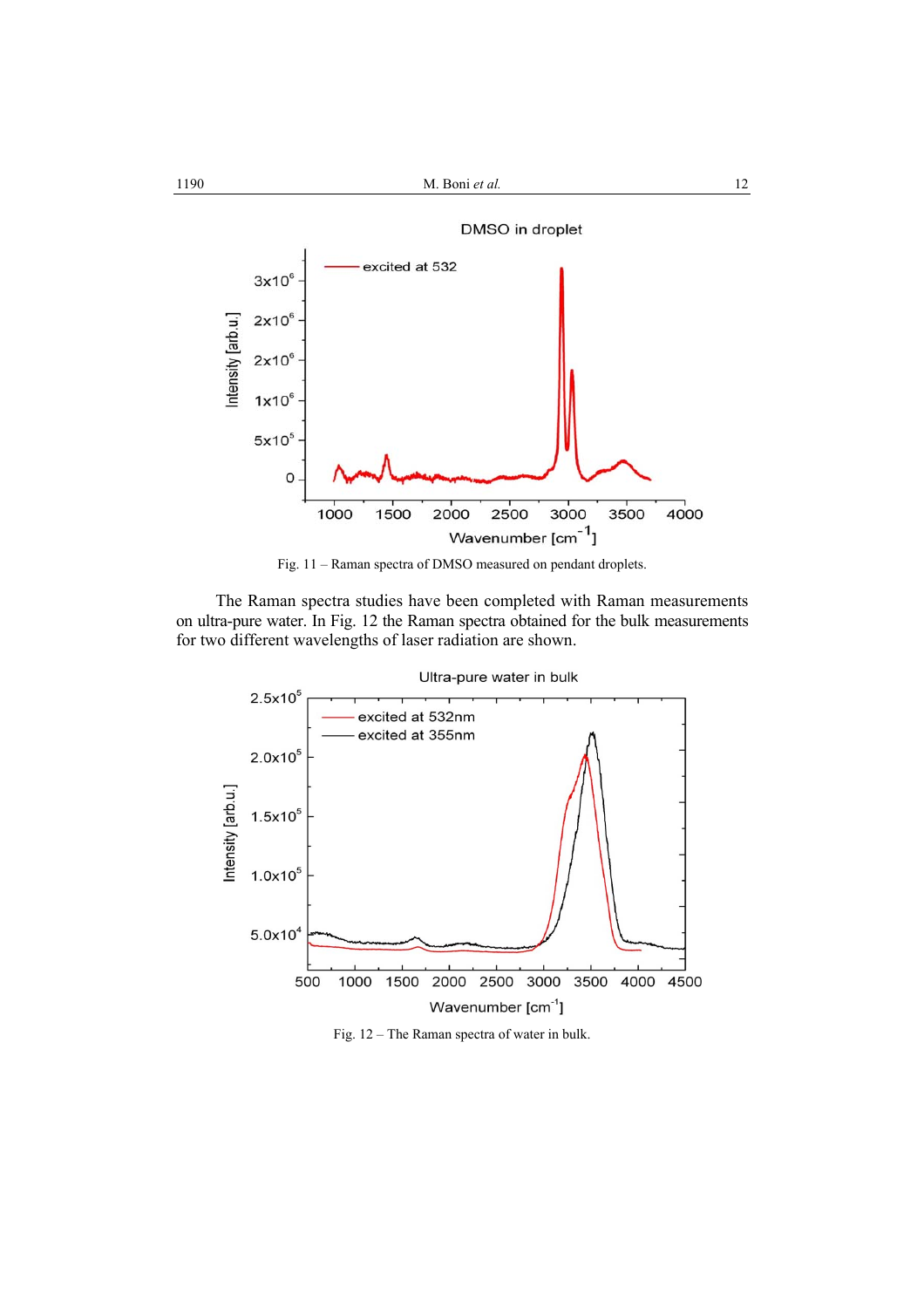Important information about intra- and inter-molecular interactions in water can be obtained from the water Raman scattering spectra. So far, the structure of liquid water is not fully clarified. The processes that describe the vibration patterns in liquid water able to explain the mechanisms of formation of Raman spectral bands have not been set, yet.

There are major contradictions between the theories that describe the resonant interactions in water molecules. The problem of Fermi resonance (resonance between overtone's bending vibration and symmetrical valence vibrations) in the valence band formation of the Raman spectrum is still to be fully clarified.

 On the other hand, the Raman spectrum of water is quite complex. It is very difficult to obtain information directly from the spectrum because most of these bands have low intensities and have almost no evidenced internal structure. This is why it is important to study the Raman spectrum changes under the influence of various factors, such as: dissolved compounds, temperature, size and shape of the sample. Under the influence of temperature changes and dissolved substances hydrogen bonds and clusters configurations in water change and may be evidenced by the Raman spectra evolutions.

 Experimental data on low-intensity bands of water Raman spectrum are contradictory. These bands can be studied only using very high sensitivity detectors (CCD and photon counting systems). The behaviour of the most intense valence bands have been studied in detail but obviously, the whole set of vibration processes in water may be given only when all the Raman bands are obtained and studied. Intra- and inter-molecular interaction mechanisms are formed in different ways. Literature reports present the following Raman bands of water [14, 15]:

- $50-200$  cm<sup>-1</sup> bands of intermolecular vibrations;
- 300~900  $cm^{-1}$  band of intermolecular vibrations;
- 1600~1700 cm-<sup>1</sup>— bending band with maximum at 1645 cm<sup>-1</sup>;
- 2000 $\sim$ 2400 cm<sup>-1</sup> associative band caused by overtones of intermolecular vibrations;
- 3000~3800 cm<sup>-1</sup>— valence band with maximum at 3400 cm<sup>-1</sup>;
- 3900~4200 cm $-$ <sup>1</sup> weak intensity band with maximum at 4000 cm<sup>-1</sup> caused by overtones of intermolecular vibrations and combination frequencies;
- $6000~7000$  cm-<sup>1</sup> weak intensity band, an overtone of the valence band.

 In our case the spectra measured on bulky water samples were compared with the spectra measured on micro-droplets containing only ultrapure water. These results are presented in Fig. 13 from which it results that although the spectra are similar, when measured on beads, new modes of vibration are visualised. These vibration modes are identified in Table 2.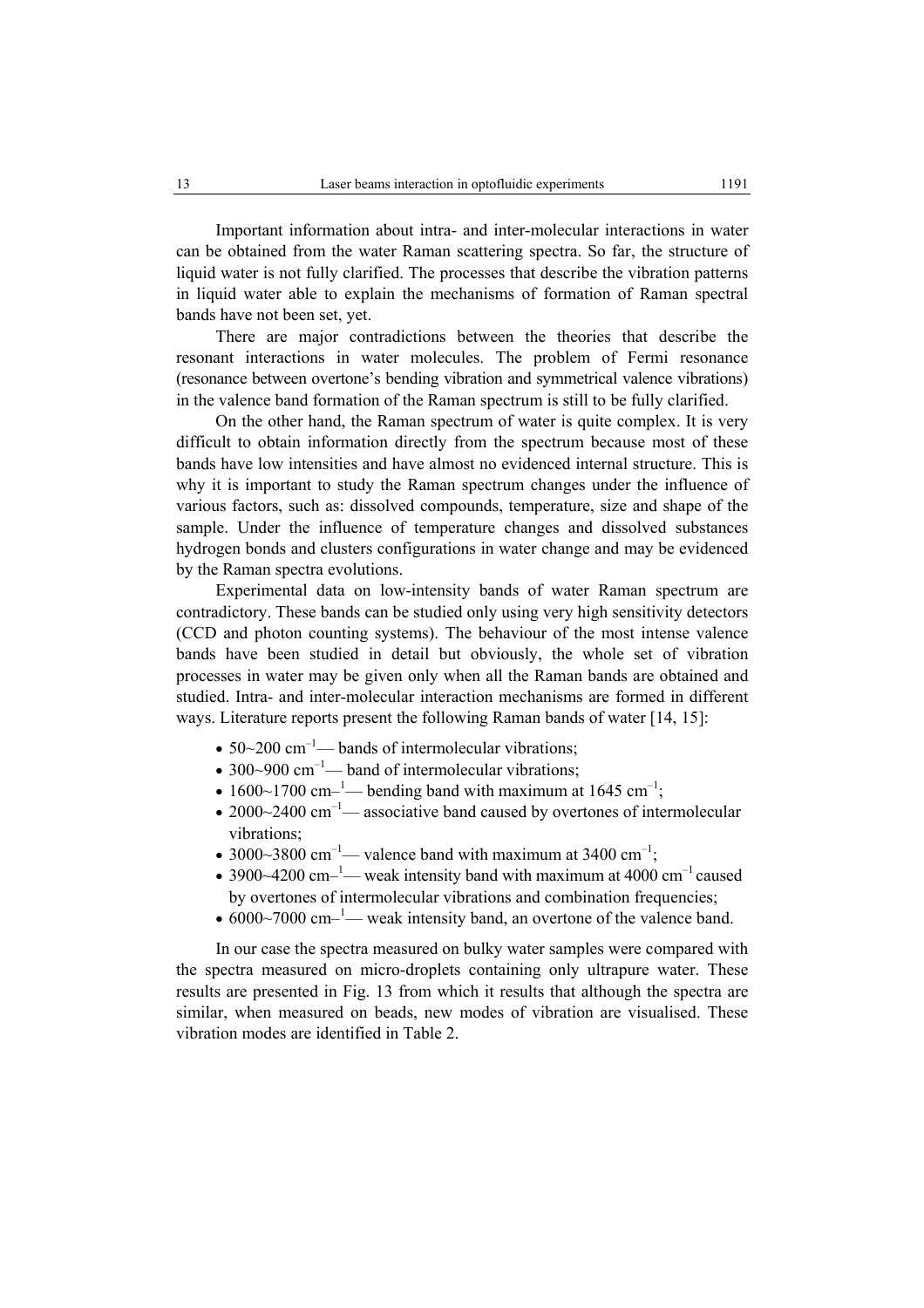

Fig.13 – Raman spectra measured on bulk and pendant droplet.

|--|

| Main vibrations of Raman spectrum of water in volume |  |  |
|------------------------------------------------------|--|--|
|                                                      |  |  |
|                                                      |  |  |

| <b>Bands</b>             | Intermolecular<br>vibrations | Bending                 | Associative            | Valence                 |
|--------------------------|------------------------------|-------------------------|------------------------|-------------------------|
| Excited at 355 nm (Bulk) | 594 cm <sup>-1</sup>         | $1641$ cm <sup>-1</sup> | $2197 \text{ cm}^{-1}$ | $3518 \text{ cm}^{-1}$  |
|                          |                              |                         |                        |                         |
| Excited at 532 nm (Bulk) | $610 \text{ cm}^{-1}$        | $1660 \text{ cm}^{-1}$  | $2184 \text{ cm}^{-1}$ | $3436$ cm <sup>-1</sup> |
| Excited at 532 nm        |                              | $1500 \text{ cm}^{-1}$  | $2300 \text{ cm}^{-1}$ | $3600 \text{ cm}^{-1}$  |
| (Droplet)                |                              |                         |                        |                         |

The evidencing of the vibration modes is, in any case, function of the laser excitation wavelength.

## **4. CONCLUSIONS**

1. The direct clinical application of the Polidocanol assisted by 1064 nm Nd:YAG pulsed laser radiation shows promising possibilities for coagulation of varicose of the lower limbs without the damage of the skin surface [3, 5, 6].

The Raman spectroscopy measurements prove that the Raman signals are more intense for foams than for simple solution/liquid samples. The Raman scattering enhancement is caused by a longer optical path of the laser beam in the foam sample produced by the elastic scattering. The vibrational lines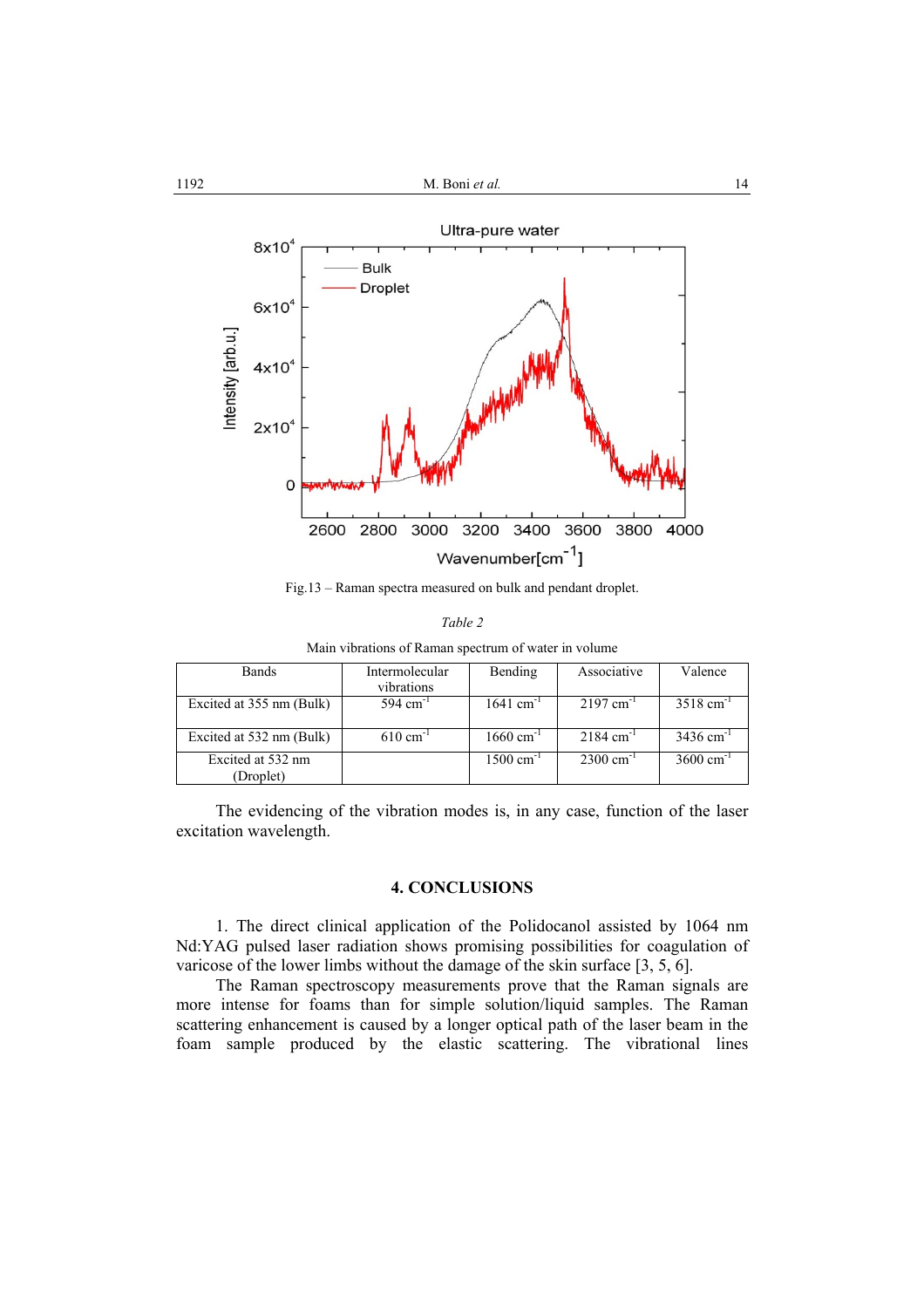corresponding to the foam sample are more structured and stronger with respect to the same lines measured on liquid. Comparing the Raman spectra of the same foam sample at different time intervals after preparation, the most intense scattering signal is obtained at 2 min after foaming procedure, due to foam cohesion properties. In case of medical applications, it is consequently recommended to expose the foam to the laser beams in the tissue during the first 2 minutes after foam preparation.

 2. The absorption spectra measured after exposure of Vancomycin bulk/droplets samples at laser radiation show the extinction of the spectral fingerprint of the substance. The degradation process is also revealed by the dynamics of the LIF spectra.

The influence of the laser radiation on Vancomycin samples is also producing bubbles both in bulk and droplet samples, as it was observed during the experimental sessions. This behaviour could be influenced by the transient acoustic wave induced by the laser pulses [8, 9] as well as the high temperature achieved in very small volumes, which is the case of droplet samples. The dissociation of Cl from the core structure of the Vancomycin molecules may also lead to the bubbles and foam formation.

3. The excitation of the Raman spectra by laser beams of suitable wavelength, measured on ultrapure water samples both in bulk and droplets show that the use of beads may lead to proper measurements of the Raman scattered radiation. This opens new perspectives if one takes into account the potential of the micro- and nano-droplets to emit laser radiation and even enhanced stimulated Raman scattered beams.

*Acknowledgements.* This work was supported by a grant of the Romanian National Authority for Scientific Research, CNCS – UEFISCDI, project number PN-II-ID-PCE-2011-3-0922 and by the ANCS (RO) projects LAPLAS 3-PN 09 33, and ANCS-PN2 41-018/2007. A. Militaru, A. Smarandache and M.L. Pascu were supported by the COST Action BM0701-ATENS. A. Militaru and V. Nastasa were supported by projects POSDRU 107/1.5/S/80765 and POSDRU/88/1.5/S/56668, respectively.

#### **REFERENCES**

- 1. I. Pasquali, R. Bettini, International Journal of Pharmaceutics, **364**, 176–187 (2008).
- 2. Y. Zhao, M. Brown, S. A. Jones, Nanomedicine: Nanotechnology, Biology and Medicine, **6**, 227–236  $(2010)$
- 3. A. Smarandache, J. Moreno-Moraga, A. Staicu, M. Trelles, M. L. Pascu, in *Nd YAG Laser*, InTech, Croatia, 2012.
- 4. P. Coleridge Smith, Semin. Vasc. Surg., **18**, *1*, 19–24 (2005).
- 5. J. Moreno Moraga, M. J. Isarria Marcos, J. Royo de la Torre, A. Gonzalez Urena, http://www.institutomedicolaser.com/archivos/areacientifica/varices\_070306.pdf
- 6. M. Trelles, J. Moreno Moraga, J. Alcolea, A. Smarandache, M. L. Pascu, In: *Synopsis of Aesthetic Dermatology & Cosmetic Surgery*, M.L. Elsaie (Ed), Nova Science Publishers Inc, NY, USA, 2012.